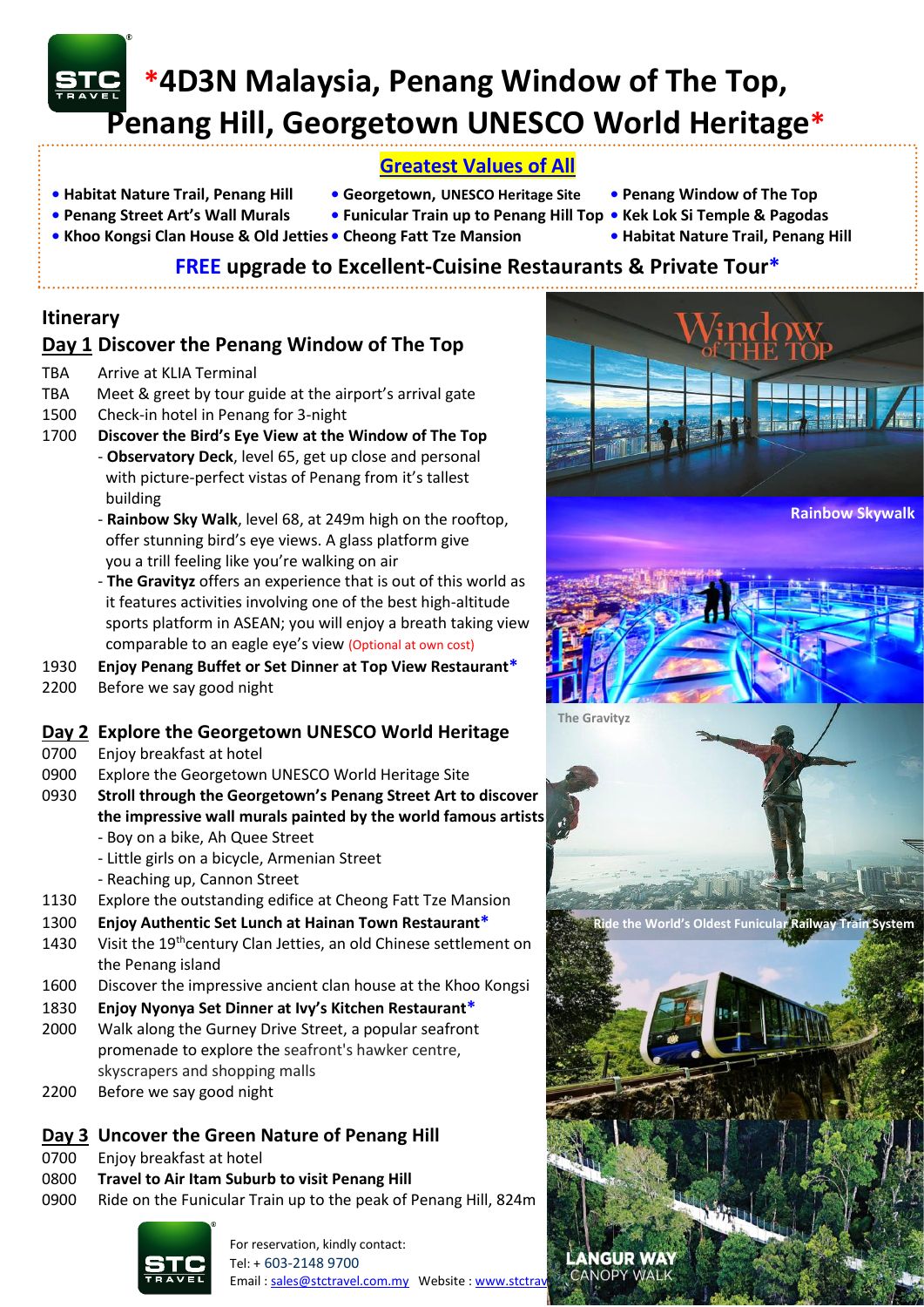

#### 0930 **Explore the Green Nature of Penang Hill**

- Sky Walk, Sky Deck, Viewing Deck & Historical Heritage
- Habitat Nature Trail, 1.6M
- Red, Yellow, Purple & Fragrant Gardens
- Fern Garden, Butterfly Bank, Ginger Grove
- Owl Museum & Little Village (Admission fee at own cost)
- The Habitat Rainforest Canopy Walk & Tree Top Walk between the trees above the dense jungle (Admission fee at own cost)
- 1230 **Enjoy Western Set Lunch at David Brown Restaurant\***
- 1500 Explore 19thcentury Ten Thousand Buddha Pagoda Complex at Kek Lok Si Temple
- 1600 **Get a close up look of the Kuan Yin Statue Pavilion**
- 1700 Stop at the hawker stall for Penang Assam Laksa (own expenses)
- 1830 **Enjoy Fine-dining Set Dinner at Suffolk House Restaurant\***
- 2200 Before we say good night

### **Day 4 Transfer to Penang International Airport**

- 0700 Breakfast at hotel
- TBA Transfer to Penang International Airport for flight check-in
- TBA Departure by flight TBA



| <b>Tour Code: PEN4DWT</b> |                                                                                |                                    | <b>Tour Fare (MYR)</b><br>(Per person per package) |                     |                     |                       |                         |                        |
|---------------------------|--------------------------------------------------------------------------------|------------------------------------|----------------------------------------------------|---------------------|---------------------|-----------------------|-------------------------|------------------------|
| <b>Star</b>               | <b>Hotel</b>                                                                   | <b>Travelling</b><br><b>Period</b> | 02<br><b>ADT</b>                                   | 03-05<br><b>ADT</b> | 06-08<br><b>ADT</b> | $09-11$<br><b>ADT</b> | $12 - 14$<br><b>ADT</b> | <b>Single</b><br>Supp. |
| $3*$                      | Hotel NEO+ Penang,<br>(SUP), Rating: 8.1                                       | 01 Apr 19 - 31 Mar 20              | 2859                                               | 2279                | 1709                | 1699                  | 1569                    | 370                    |
| $4*$                      | Hotel Jen Penang,<br>$(DLX)$ , Rating : 8.3                                    | 01 Apr 19 - 31 Mar 20              | 3159                                               | 2579                | 2019                | 2009                  | 1859                    | 650                    |
| $4*$                      | Hard Rock Hotel,<br>(Hillview DLX),<br>Rating: 8.6                             | 01 Apr 19 - 31 Mar 20              | 3259                                               | 2679                | 2119                | 2109                  | 1969                    | 740                    |
| $4*$                      | Golden Sands Resort,<br>$(SUP)$ , Rating : 8.2                                 | 01 Apr 19 - 31 Mar 20              | 3349                                               | 2799                | 2239                | 2229                  | 2089                    | 860                    |
| $5*$                      | Rasa Sayang Resort &<br>Spa, (Garden Wing,<br>DLX Garden View),<br>Rating: 9.0 | 01 Apr 19 - 31 Mar 20              | 3939                                               | 3379                | 2829                | 2819                  | 2669                    | 1490                   |